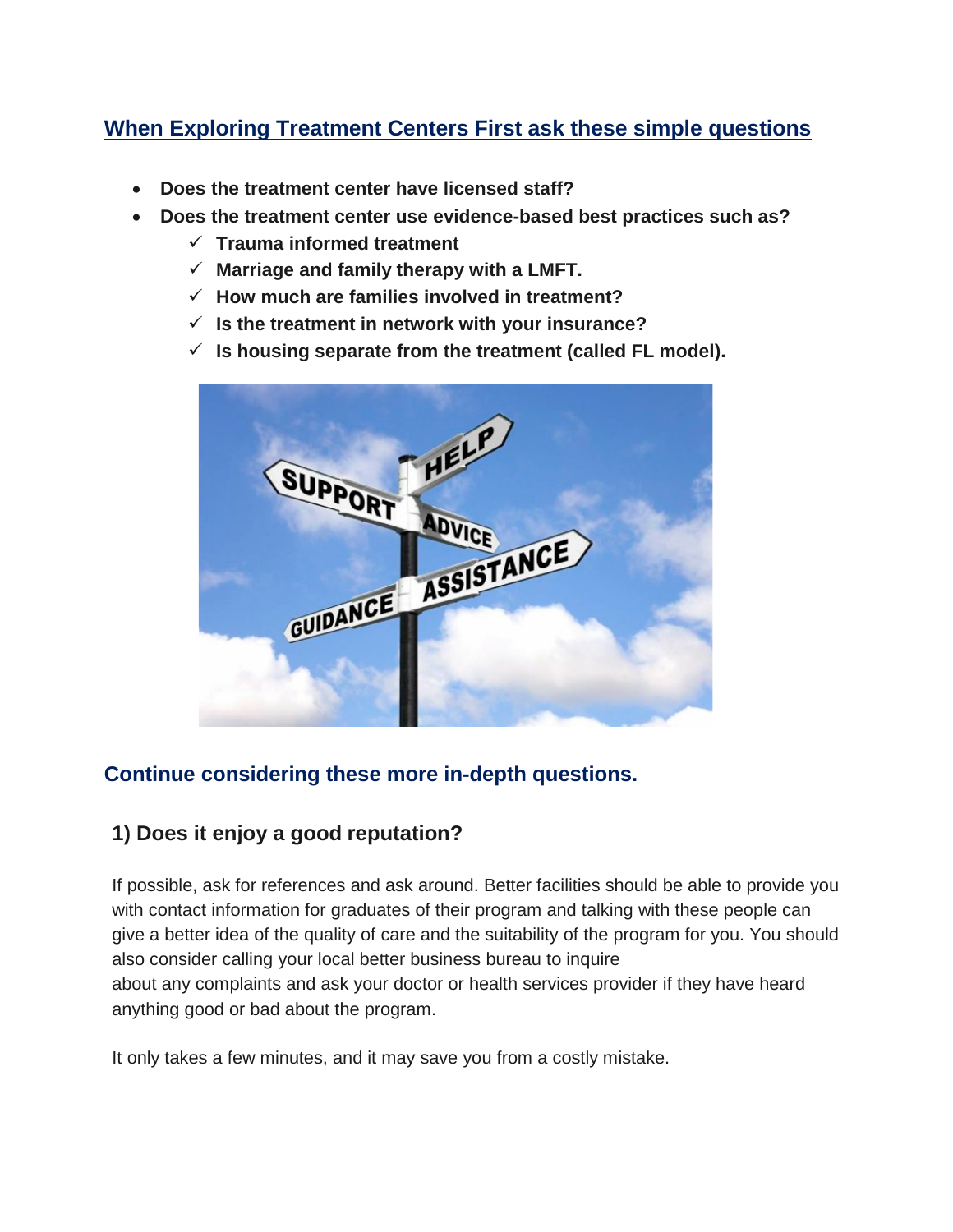# **2) Is it clean and organized?**

Running a successful and comprehensive facility is tough, and not everyone does it well. It can be hard to evaluate how well the staff do their jobs therapeutically, but if the staff do not keep the facilities clean and well maintained, they may be performing poorly in other areas as well.

Ideally, you don't want treatment at a facility where staff are overwhelmed, overworked and underpaid. If you have difficulty getting basic information on the phone, if staff do not return your phone calls in a timely matter, or if you do not feel as though you are being treated with respect, these may be signals of lower quality care.

# **3) Is the facility accredited?**

You may not have the luxury of deciding between facilities, but if you do, try to find an accredited facility employing professional addictions staff. An unaccredited facility is not necessarily poor quality, but without accreditation you will have no way of knowing how well they perform therapeutically, and whether or not they meet basic governmental regulations on therapeutic care. Accredited facilities will need to offer services with proven effectiveness, need to employ qualified and licensed professionals and will receive regular evaluations from governmental agencies to ensure that standards are being met.

Accreditation does not necessarily signify a very high standard of care, but it does protect against a very low standard of care.

### **4) Does the facility offer a number of distinct forms of therapies?**

No one form of treatment works well for everyone in recovery, and better residential care facilities will generally offer a few very distinct forms of programming to better ensure that at least one therapy works for most.

If you go to a facility that offers only 12 step programming, and you find that you cannot relate to the 12 steps, you are not likely to receive much of value from your stay. Look for rehabs that offer a range of therapies including 12 steps based, group recovery, individual therapy, cognitive behavioral therapies, and ideally, peripheral therapies such as equine therapy, yoga, karate, meditation and others. The more that's offered; the better the chances.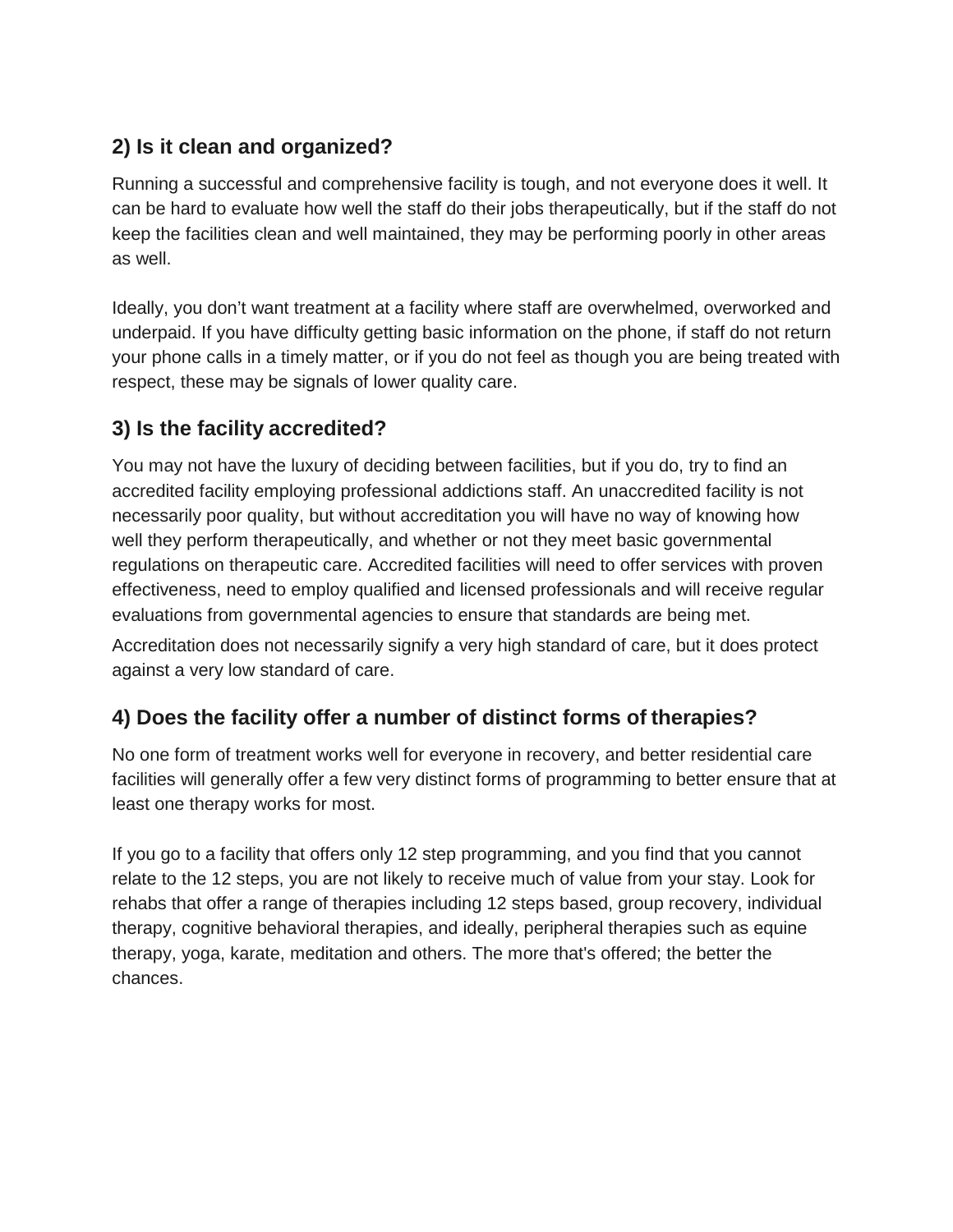### **5) What does the daily schedule look like?**

You have a big job to do and not much time to get it done, and you can't afford to waste your days in a leisurely manner while in treatment. Ask to see the weekly schedule and look for a program of therapies and events that fills each and every day. Beware of programs that offer too much private reflection, free time or personal meditation time. In small amounts these are all beneficial, but in greater amounts they simply indicate a low intensity of more valuable therapies.

### **6) What's the completion rate?**

Relying on so called success rates can be misleading. Facilities measure success differently, and some may not make much of an effort to really find out about relapse so as to keep their success statistics high. Treatment completion rates tell you a lot more. In general, the longer you stay in rehab the better your eventful prognosis, and a facility that boasts a very high completion rate likely offers a high success rate as well.

# **7) Can family get involved?**

Family participation in the therapies prove very beneficial to long term sobriety, and if possible, you want to get your family into the rehab facility, and actively participating in education and therapies that are proven to work.

Some longer-term programs may limit family participation for the first period of care, which is fine; but if possible, you should select a facility that will at some point involve your family in a meaningful way.

### **8) Do they medicate?**

No one therapy works well alone, and for the best chance of success you need to have access to a comprehensive range of tools against relapse. No medications currently available work well on their own, but when combined with therapies and education, these medications can offer additional assistance towards sobriety. If possible, look for a facility that can offer you pharmacological therapies when appropriate.

Medications may also help to alleviate the physical and psychological pains of withdrawal and are especially needed for patients with even minor forms of dual diagnosis.